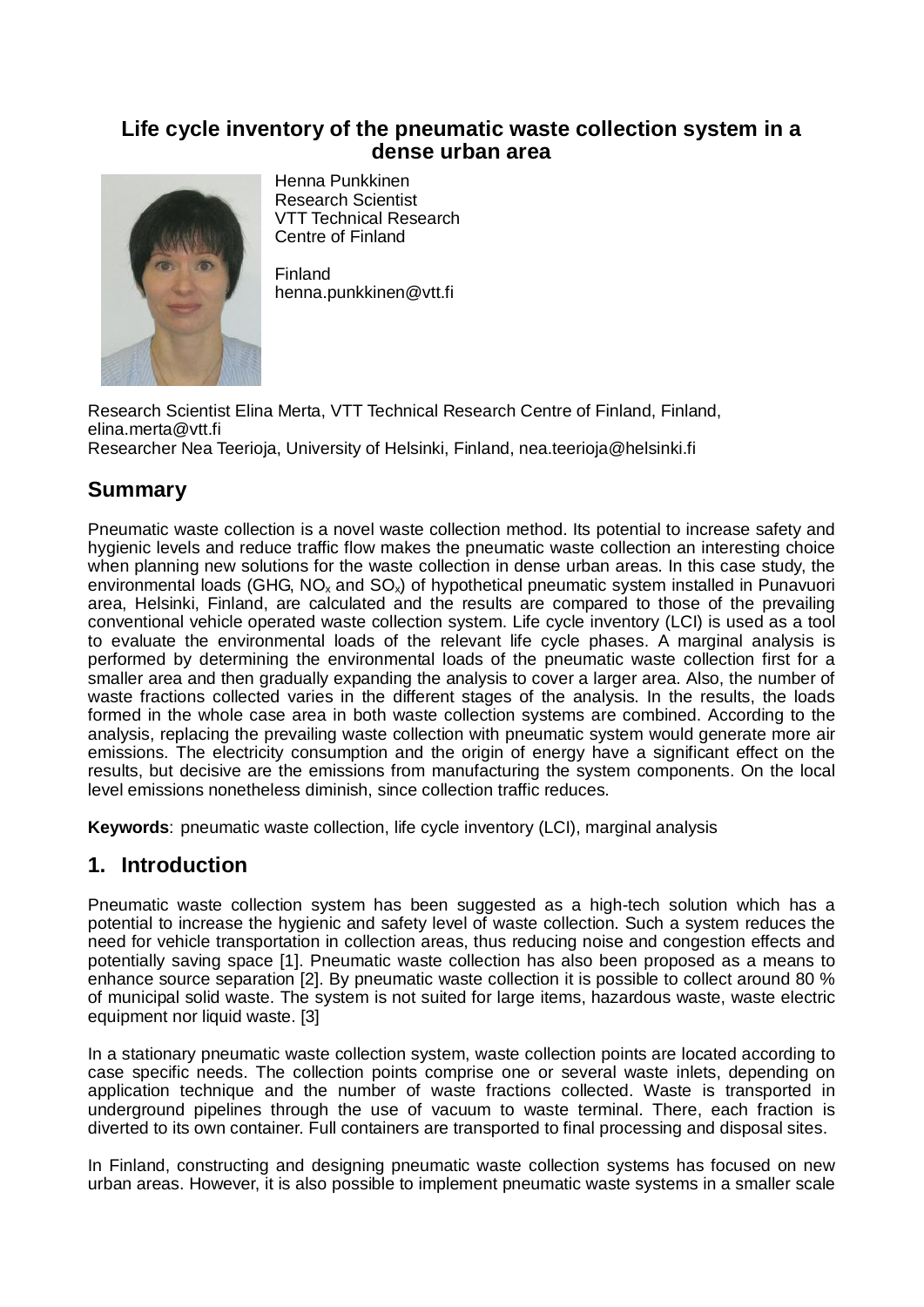in buildings being renovated or partially rebuilt or in existing dense urban areas. In such areas, conventional vehicle based waste collection is often challenging due to, for example, varying topographies and limited space for waste transportation vehicles. Waste containers may also be placed impractically due to lack of proper placing spaces. The use of pneumatic waste collection in these areas could provide a competitive alternative to conventional waste collection. However, installing pneumatic waste collection system into existing infrastructure is challenging. For example, it can be difficult to integrate new pipelines with existing under- and overground structures. Also, for residents the average distance to the nearest waste collection point may lengthen if there are fewer points for pneumatic waste collection relative to traditional containers.

This case study analyses the hypothetic application of pneumatic waste collection system in the densely built and populated district of Punavuori in central Helsinki and its environmental loads. Additionally, we have evaluated the relevant environmental effects of the prevailing conventional vehicle operated waste collection system in order to compare the loads of alternative collection systems.

# **2. Methodology**

### **2.1 Life cycle inventory**

Life cycle inventory (LCI) was used as a tool to analyse and to compare the emissions of both waste collection systems studied. According to ISO 14040, LCI "involves data collection and calculation procedures to quantify relevant inputs and outputs of a product system" [4]. Thus, LCI identifies and quantifies the energy and material flows entering and leaving a given system, such as energy, waste and emissions. Ideally, the social effects such as noise and congestion effects should be included in the life cycle assessment. However, because of the difficulty of quantifying social aspects, in this study these effects are discussed qualitatively. The economic aspects of the pneumatic waste collection system in the same area are reported in another paper [5].

The first phase of LCI is the definition of the relevant life cycle phases and the functional unit (FU) per which the results are presented. The functional unit of this study was the annual waste generation in the case area (loads /a). Additionally, results per ton of waste are presented. The environmental loads included in LCI were the air emissions of green house gases (GHG), nitrogen oxides (NO<sub>x</sub>) and sulphur oxides (SO<sub>x</sub>). The CO<sub>2</sub>, CH<sub>4</sub>, and N<sub>2</sub>O emissions were converted into commensurable  $CO<sub>2</sub>$  equivalents by using the GWP factors (Global Warming Potential) 1, 25 and 298, respectively (for 100 years' time period) [6]. The calculation covers all the emissions during the life cycle of the system separately for each compound, which are finally summed.

### **2.2 Boundaries of the LCI**

The following life cycle phases of pneumatic waste collection system were defined as relevant:

- 1. Manufacturing of pipelines and waste collection points and the production of their raw materials (steel, plastic, concrete)
- 2. The building of the waste terminal and the related components as well as production of their raw materials, transportation of construction materials to building site
- 3. The installation of pipelines (excavation and re-asphaltation)
- 4. The system's use of energy
- 5. The transportation of waste containers to waste treatment centre and the production of the required diesel fuel

For the conventional vehicle operated waste collection, the following life cycle phases were defined as relevant:

- 1. Manufacturing of waste containers (plastic)
- 2. Collection and transportation of waste from the collection area to waste treatment centre and the production of the required diesel fuel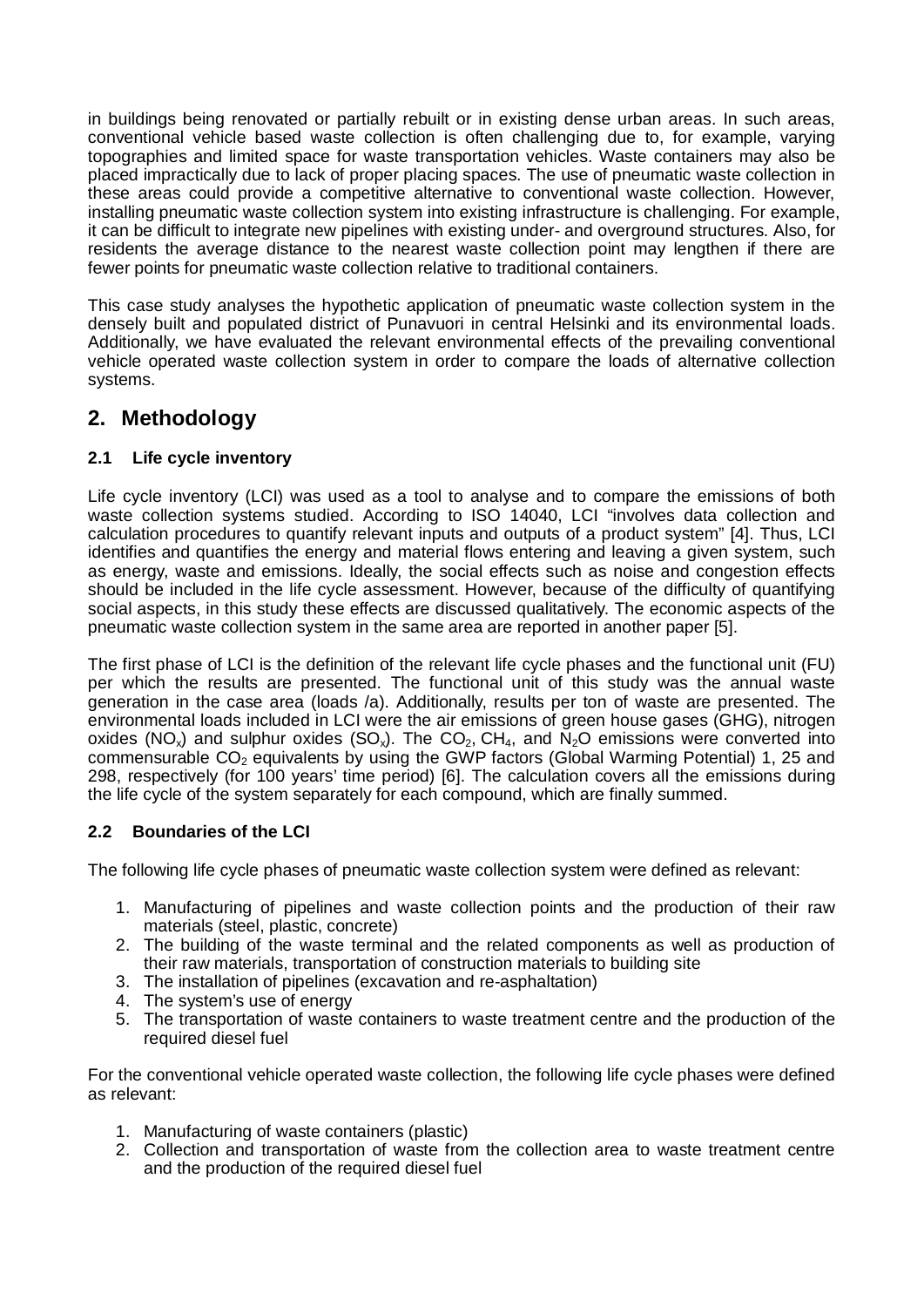The transportation of system components to case area, the manufacturing of machinery for earth construction purposes, and the end of life cycle of system components after their service life were not included in the study. As a whole, these life cycle phases were evaluated as minor. The number of transportation vehicles in pneumatic waste collection was assessed as roughly equal to the vehicle number in the conventional system. Also, the treatment and disposal of the collected waste is defined out of the scope of this study because the utilization and treatment of waste does not influence the collection phase.

### **2.3 Description of the case area**

Punavuori area in central Helsinki was chosen to represent a densely built and populated district in Finland. The case area contains 11 city blocks. It is a typical example of a city area where conventional vehicle operated waste collection is often challenging, due to varying topographies and limited space for waste transportation vehicles and containers. Table 1 shows basic data on the case area and the annual waste generation.

| Basic data                          | Number  | Data source     |  |
|-------------------------------------|---------|-----------------|--|
| Population                          | 5 0 9 5 | [7]             |  |
| <b>Buildings</b>                    | 98      | [7]             |  |
| Apartments                          | 3911    | [7]             |  |
| Number of inhabitants per apartment | 1.3     |                 |  |
| Waste generation                    | t/a     | Data source     |  |
| Mixed refuse                        | 1 0 5 5 | [7]             |  |
| Organic waste                       | 155     | [7]             |  |
| Paper                               | 662     | estimated value |  |
| Cardboard                           | 64      | estimated value |  |
| total                               | 1936    |                 |  |

*Table 1 Source data including population, buildings and waste generation on the case area.* 

### **2.4 Modelling of the waste collection systems**

A hypothetical pneumatic waste collection system suitable for the case area was modelled with the help of system suppliers. Additionally, the evaluation of the relevant environmental effects of the prevailing conventional vehicle operated waste collection system was performed by using a timebased model [8]. The environmental data were collected from the case study area whenever possible, otherwise earlier studies and other data were used. All relevant life cycle phases, their useful lifes, materials or processes and the data sources are listed in Table 2. The basic characteristics of the modelled pneumatic collection system are presented in Table 3. A detailed description of the life cycle phases included in LCI for both systems is provided in chapters 2.4.1- 2.4.4.

*Table 2 Source data of different life cycle phases in both systems.* 

| Pneumatic system                                                                                                      | Useful life<br>(yrs) | Material or process                  | Data source                |  |  |  |  |
|-----------------------------------------------------------------------------------------------------------------------|----------------------|--------------------------------------|----------------------------|--|--|--|--|
| Waste terminal, building                                                                                              | 35                   | materials, building, transporting    | [9]                        |  |  |  |  |
| Waste terminal, equipment                                                                                             | 20                   | steel                                | $[10]$                     |  |  |  |  |
| <b>Pipes</b>                                                                                                          | 35                   | steel                                | $[10]$                     |  |  |  |  |
| Pipe installation                                                                                                     |                      | machines used, asphalting            | $[11]$ , $[12]$            |  |  |  |  |
| Collection points                                                                                                     | 25                   | steel, HDPE plastic, technical space | $[10]$ , $[13]$ , $[14]$ * |  |  |  |  |
| Electricity consumption                                                                                               |                      | average electricity production       | [15]                       |  |  |  |  |
| Transportations                                                                                                       |                      | transporting, diesel production      | [16], [17]                 |  |  |  |  |
| Vehicle based collection                                                                                              |                      |                                      |                            |  |  |  |  |
| Waste containers                                                                                                      | 13.5                 | HDPE plastic                         | $[13]$ , $[14]$            |  |  |  |  |
| Transportations                                                                                                       |                      | transporting, diesel production      | [18], [17]                 |  |  |  |  |
| ★ 1 could be a calculated to be controllered to be a final to be controlled to the Walter at a compact of the control |                      |                                      |                            |  |  |  |  |

Loads of technical space calculated based on loads generated in building the waste terminal, by scaling down the building. Primary structures and the transportation of materials were not included.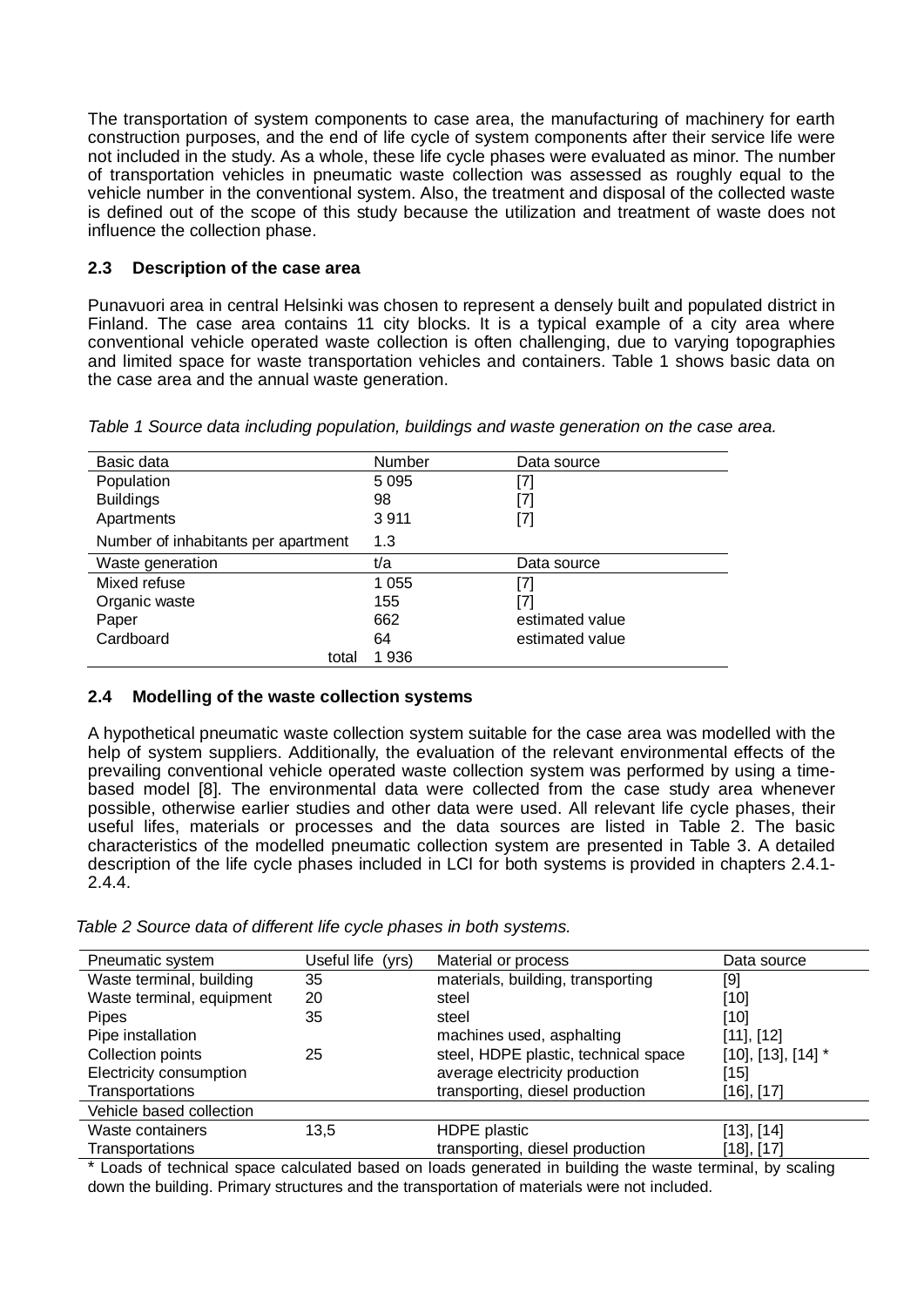The comparison of the results on pneumatic waste collection with those of the conventional waste collection system using waste containers was made by means of marginal analysis. This way it was possible to analyse the feasibility of pneumatic waste collection system installed, compared to vehicle based collection. In the marginal analysis, both systems were assumed to cover four municipal solid waste fractions: mixed refuse, organic waste, paper and cardboard. At the first stage of the analysis, only mixed refuse was expected to be collected with pneumatic waste collection, whereas the other residues were supposed to be collected conventionally. At the following stages, the examination was extended one fraction by one (in the order: organic waste, paper and cardboard) so that at the final stage pneumatic waste collection covered all four waste fractions. The size of the waste terminal and the number of waste inlets in each collection point was also supposed to grow alongside with fractions added to pneumatic collection. The environmental loads of the pneumatic waste collection were first calculated for a small area and then gradually expanded the analysis to cover two larger areas. In the results, the loads formed in the case area in both waste collection systems were combined. Detailed information on the analysis is presented in Figure 1 and in Table 3.

*Table 3 The proceeding of the marginal analysis and the data collected from systems. VB: vehicle based, PC: pneumatically collected, M: mixed refuse, O: organic waste, P: paper, C: cardboard.* 

| Ground state                | <b>VB</b> collection            | Area 1      | PC fractions | Area 2   | PC fractions | Area 3   | PC fractions |
|-----------------------------|---------------------------------|-------------|--------------|----------|--------------|----------|--------------|
| Step 1                      | $M+O+P+C$                       | Step 2      | м            | Step 6   | М            | Step 10  | м            |
|                             |                                 | Step 3      | M+O          | Step 7   | M+O          | Step 11  | M+O          |
|                             |                                 | Step 4      | $M + O + P$  | Step 8   | $M + O + P$  | Step 12  | $M + O + P$  |
|                             |                                 | Step 5      | $M+O+P+C$    | Step 9   | $M+O+P+C$    | Step 13  | $M+O+P+C$    |
| Pneumatic system            |                                 | Area 1      |              | Area 2   |              | Area 3   |              |
| <b>Blocks included</b>      |                                 | $4 - 8$     |              | $1 - 8$  |              | $1 - 11$ |              |
| Main pipe line length (m)   |                                 | 584         |              | 1 0 6 4  |              | 1 6 2 6  |              |
| Feeder pipe line length (m) |                                 | 920         |              | 1 3 6 0  |              | 1 9 2 0  |              |
|                             | Total pipe length (m)           | 1 504       |              | 2424     |              | 3546     |              |
| Number of collection points |                                 | 23          |              | 34       |              | 48       |              |
| Number of waste terminals   |                                 |             |              |          |              |          |              |
| Vehicle based collection    |                                 |             |              |          |              |          |              |
| <b>Blocks included</b>      |                                 | $1-3, 9-11$ |              | $9 - 11$ |              |          |              |
|                             | Number of collection points [7] | 50          |              | 69       |              | 88       |              |

### 2.4.1 Waste terminal

The waste terminal is a semi-warm hall building, constructed from prefabricated reinforced concrete and situated in an underground parking space. The hypothetical location of the terminal is presented in Figure 1. The waste terminal consists of sorting equipment, waste containers for different fractions, baling presses and suction devices. The size of the terminal collecting one waste fraction was assumed to be 200 m<sup>2</sup>, two fractions 267 m<sup>2</sup>, three fractions 334 m<sup>2</sup> and four fractions 400 m<sup>2</sup> [19].

#### 2.4.2 Pipes and collection points

Pipes for main and feeder lines are typically manufactured from non-alloyed PE-coated pressure vessel steel. One collection point consists of one or more waste inlets according to the amount of fractions collected or the technology used. In Finland, one collection point serves typically 100 – 150 inhabitants [2]. In many other countries, though, 200 – 300 inhabitants per one point are common due to higher population densities [19]. In this study it was assumed that one collection point is sufficient to cover the waste production of approximately 125 persons. This means that there is significantly smaller number of collection points (ca. 50 % less) than in the prevailing vehicle based collection (Table 3). One collection point was supposed to consist of the number of waste inlets needed on each stage of the study (Table 3).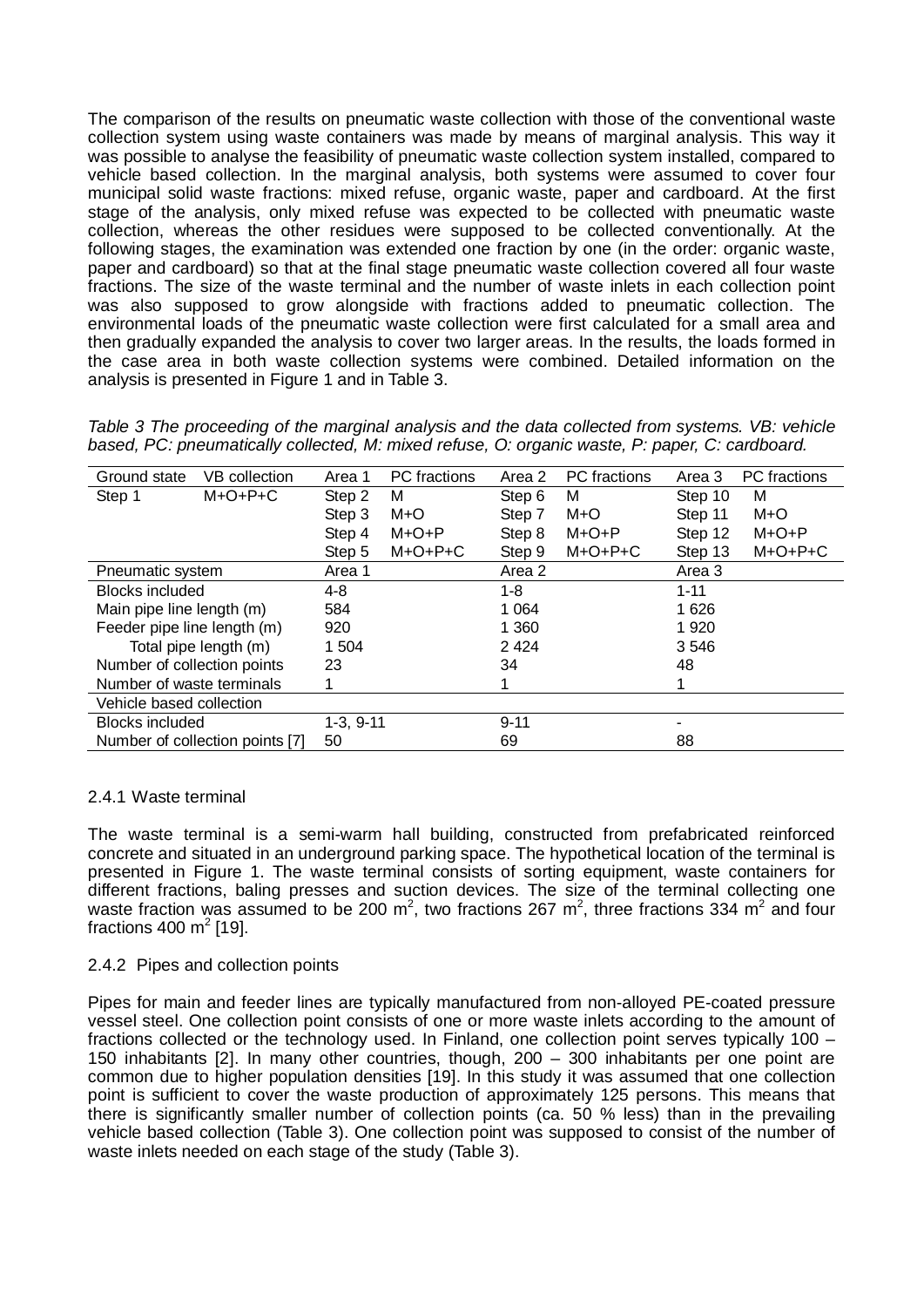

*Fig. 1 Case-area in Punavuori. Numbers from 1 to 11 present the blocks covered by the pneumatic system. Red lines represent the modelled main pipe lines and the blue box the approximate placing of the waste terminal. Feeder pipe lines are not marked in the picture.* 

2.4.3 Operation, maintenance and transportations

Pneumatic waste collection requires electricity for operation, heating for waste terminal, basic maintenance and temporary reparations. The transfer of waste from inlets to the waste terminal is done by the means of air flow. The quantity of electricity needed depends on the amount of the waste generated and thus the filling rate of the waste inlet. This determines the amount of suctions needed per day. Also the degree of filling or one-cycle suction influences the electricity consumption. The smaller the filling rate is the more it consumes energy per waste ton conveyed [20]. At the same time, the number of collection points influences indirectly electricity consumption [19].

The transportation of waste from the terminal to further treatment or final disposal is typically done by truck, taking one container at a time. The energy consumption is smaller than in ordinary vehicle based waste collection, because the actual waste collection drive is not required. Also the amount of waste transported per time is usually greater than in ordinary waste transportation vehicles. Mixed refuse, paper and cardboard containers at the waste terminal were supposed to be emptied as soon as they were filled, and because of hygienic issues, the containers for organic waste in every three weeks regardless of the waste accumulation.

Measured values of the energy consumption were not available, so the calculations were based on approximate values compiled from the system suppliers. Fluctuation among different electricity consumption estimates was significant (50–356 kWh/waste ton). The annual electricity consumption estimate used in the calculations was 184 000 kWh and the electricity consumption emptying one single waste inlet by air suction was calculated according to this value. The number of waste suction times needed was determined based on the amount of waste accumulation in one collection point and the one inlet's storage capacity. The outcome of this calculation was that mixed refuse is collected twice a day and the other fractions once a day.

From the environmental loads of the systems operation, only electricity consumption and transportations (including diesel fuel production) were taken into consideration. Loads caused by maintenance work, reparations and heating the terminal were evaluated as minor.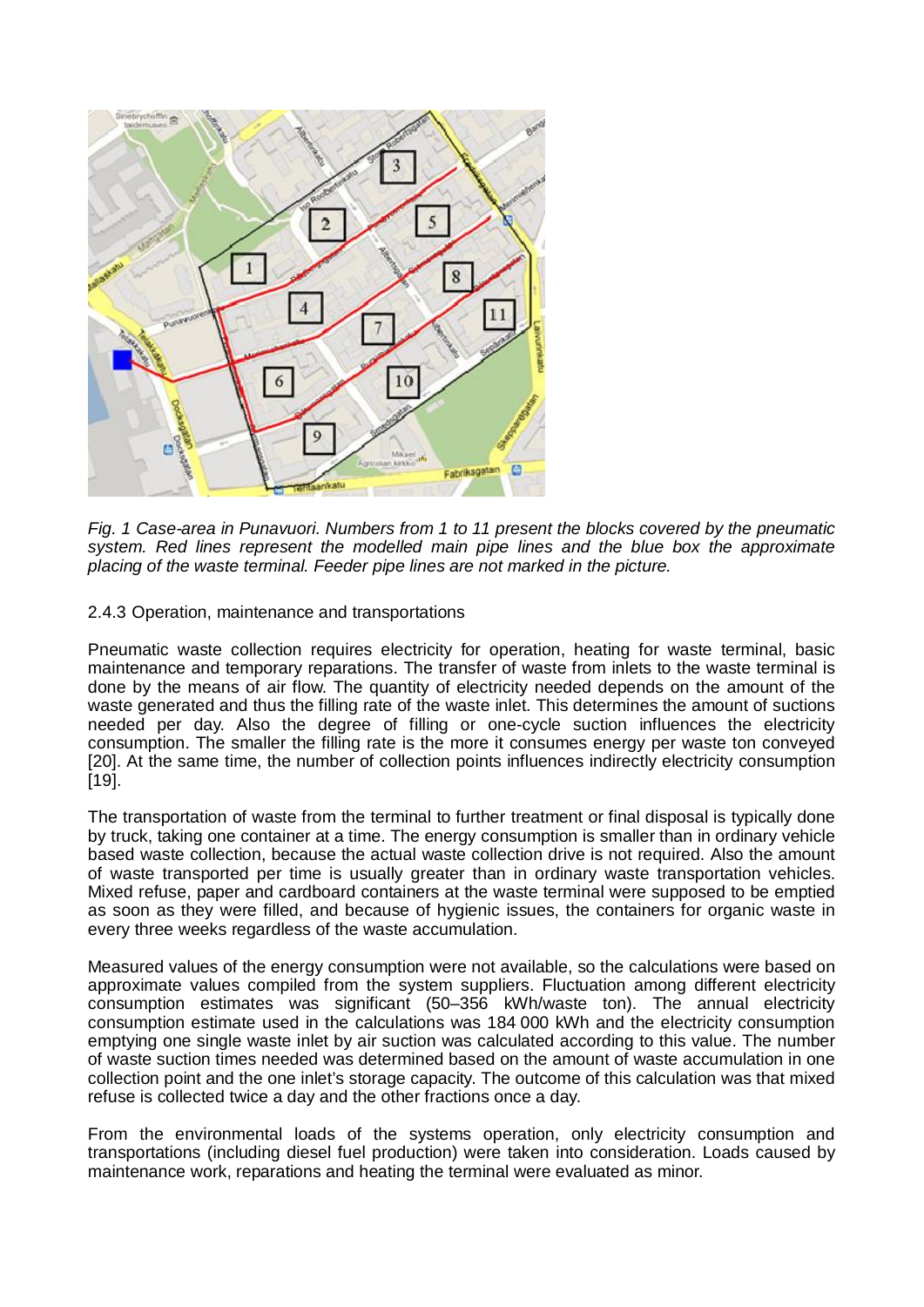#### 2.4.4 Conventional vehicle operated waste collection

Currently, the vehicle operated waste collection, where waste is collected to plastic containers is used in the case area. Approximately 60 persons use one collection point. Waste containers in Punavuori are emptied by rear loading waste transportation vehicles [8]. Waste collection drive differs from the transportation of waste to treatment or disposal sites (more accelerations and stopovers) and thus produces different amount of emissions. Fuel consumption and exhaust fume emissions were modelled [18] on the basis of timing experiments made in the case area [8].

## **3. Results**

### **3.1 Environmental loads of the pneumatic waste collection**

The origin of emissions formed in pneumatic waste collection and vehicle operated waste collection is easier to understand when total loads are divided into each system's life cycle phases. Figure 2 presents the annual total emissions of waste collection in the case area and emission shares of each life cycle phase within the two systems. The total amount of GHG and  $SO<sub>x</sub>$  formed is higher in the pneumatic waste collection than in the vehicle based collection (steps 1 and 13). The most significant single loading phase is the electricity needed in pneumatic waste collection. However, regarding the  $NO<sub>x</sub>$  emissions the overall situation is opposite. Thus the total amount of GHG and  $SO_x$  emissions increases, whereas the  $NO_x$  emissions decrease, when the area studied is extended. Reduced  $NO_x$  emissions result from the descending rate of vehicle based collection.



*Fig. 2 Air emissions in both systems studied at every life cycle phase (in kg/a). The loads were calculated for three extended areas in 13 different steps (see also Table 3).* 

However, there are some uncertainties related to the evaluation of the loads caused by the electricity usage. The presented calculations do not take cognizance of how the properties of waste influence the energy consumption. Though, it is presumable that the suction of lighter fractions does not consume energy as much as heavier fractions do [2]. Furthermore, the approximate values compiled from the system suppliers did not emerge the supposed operation mode of the system. Each waste inlet may have sensors which indicate when the inlet is full after which the inlet is emptied. An alternative control mode is a scheduled collection [21]. Scheduled collection increases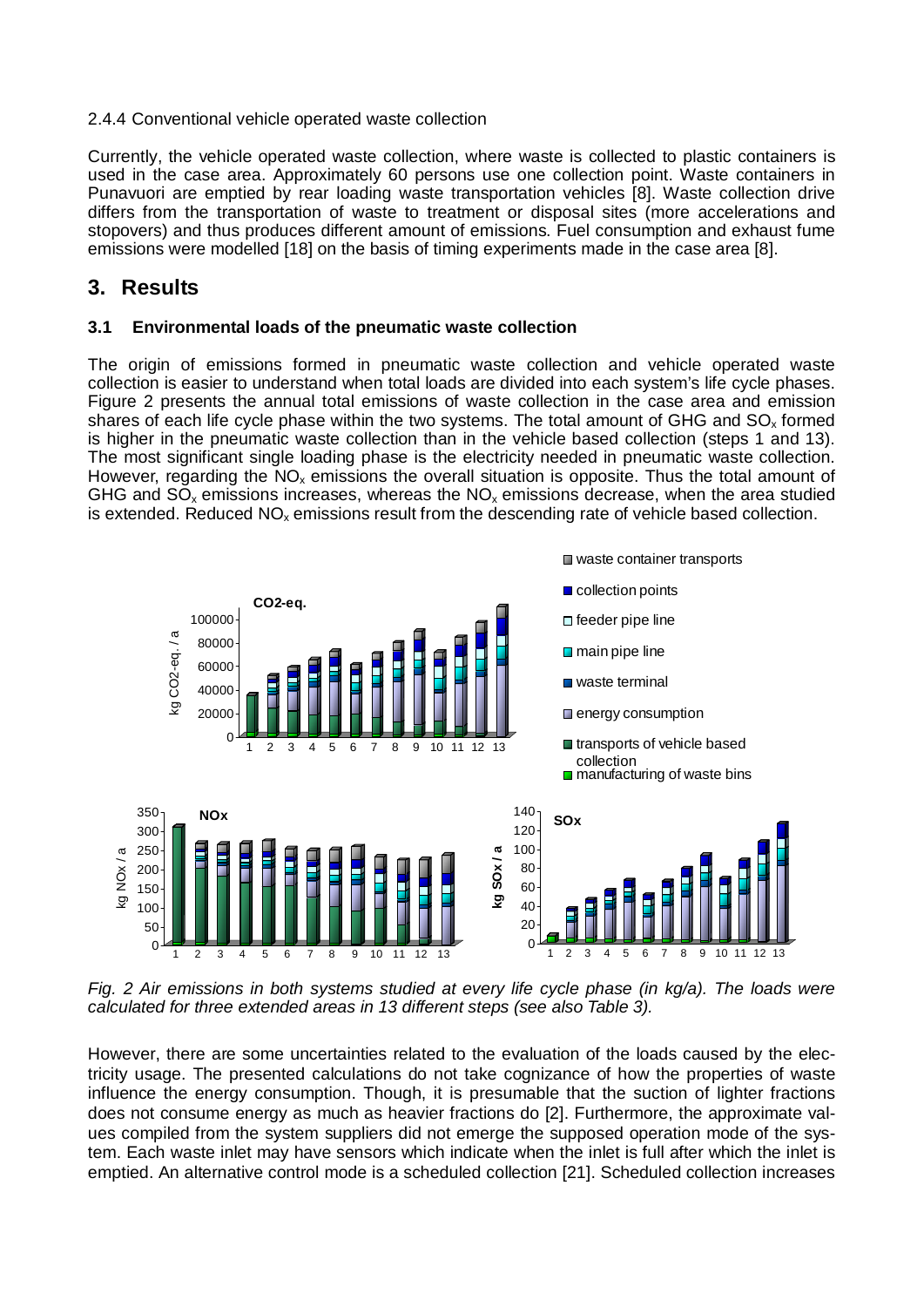the energy consumption per waste ton for fractions with low accumulation rate (in this case organic waste and cardboard). In this study, it was assumed that the collection is scheduled.

The single most important cause of GHG and  $NO<sub>x</sub>$  emissions in the vehicle based collection is the collection and transportation of waste. The  $NO<sub>x</sub>$  emission from the transportations is so high that it leads the vehicle based collection to be the weaker of the two alternatives examined. The formation of SO<sub>x</sub> emissions in vehicle based collection is negligible, because the emission levels of modern waste transportation vehicles are low.

The share of transportations in  $SO_x$  emissions is insignificant also in pneumatic collection. NO<sub>x</sub> emissions caused from the container transportation are quite remarkable in this system also. Though, the transportation of containers from the waste terminal in the pneumatic system generates only sixth of the  $NO<sub>x</sub>$  emissions compared to the vehicle based collection. This results from the avoided collection traffic in pneumatic waste collection system. Also GHG emissions are two thirds lower in transports related to the pneumatic system, than in waste transported conventionally.

The overall air emissions for pneumatic collection (in step 13) and vehicle based collection (in step 1) in different emission categories calculated per waste ton are presented in Figure 3. The results are similar to those calculated per annum; the GHG and  $SO<sub>x</sub>$  emissions are higher in pneumatic collection and lower in the category of  $NO<sub>x</sub>$  than in vehicle based collection.



*Fig. 3 Results for different emission components in the vehicle based waste collection and pneumatic waste collection, calculated per waste tonnage. VB: vehicle based collection, PC: pneumatic collection.* 

### **3.2 Sensitivity analysis for CO<sup>2</sup>**

As mentioned earlier in the chapter 2.4.3, the variation among different electricity consumption estimates was significant. The energy consumption in the case area was supposed to be 95 kWh/waste ton. The value was an average of one system supplier's wider estimate 70-120 kWh/waste ton. Therefore a sensitivity analysis was made also from these approximations to investigate the effect of varying electricity consumption on the final results.

The emissions related to electricity consumption depend on the production method and emission factor of the electricity. The calculations in this study are based on the emission factors of the average Finnish electricity production in 2004 [15]. The emission factor of average electricity production may alternate annually, depending on, for example, the amount on renewable energy used and the climatic circumstances. On this account, the evaluation of the effect of changing  $\overline{CO_2}$ emission factor was accomplished. The  $CO<sub>2</sub>$  emission factor used in the base case calculations was 292 g/kWh. In the sensitivity analysis an alternative emission factor used was 212 g/kWh, which is the mean value based on the monthly electricity production data published from the year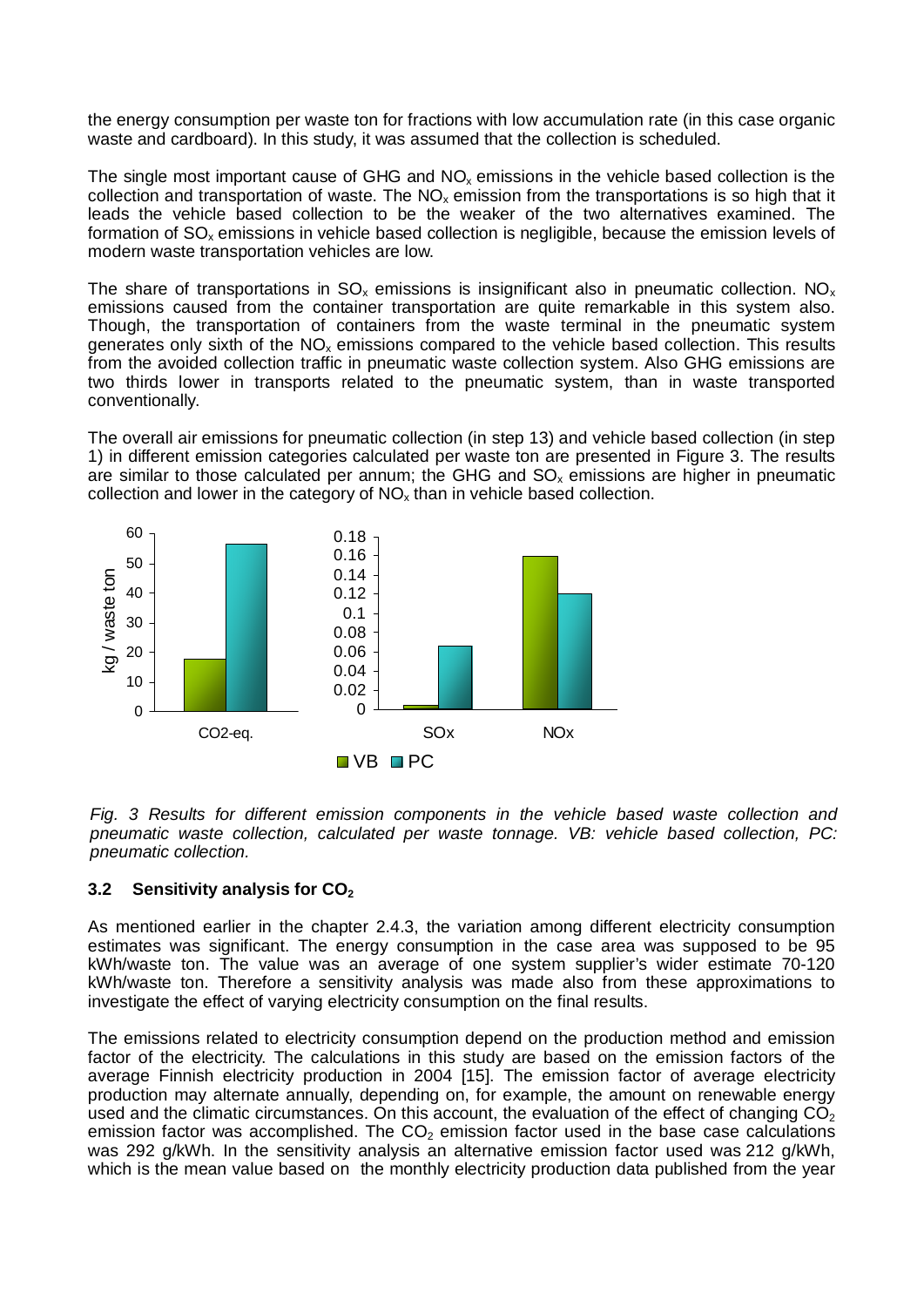#### 2010 [22].

The difference in electricity consumption in the  $CO<sub>2</sub>$  emissions for the two extremes (highest electricity consumption + highest emission factor vs. lowest electricity consumption + lowest emission factor) is over twofold. It is noticeable though, that the results from other emission compounds might not be similar to these results. That is, the electricity produced in the year 2010 might not be environmentally friendlier in all emission classes.

Changing the emission factor and electricity consumption estimate has also influence on the relative shares of the loads caused by the electricity consumption and by other system components. If the electricity used would be totally from renewable sources, the  $CO<sub>2</sub>$  emissions of the whole system would be reduced from 51 to 24 kg/waste ton. Nevertheless, the GHG emissions would still be higher in pneumatic collection than in vehicle based collection, because of the effects from the stationary components the system needs.

Figure 4 demonstrates the effect of emission factor and electricity consumption estimate on the  $C\tilde{O}_2$  emissions of the whole system. With the lowest energy consumption value and the lower emission factor the emissions varied between 18 kg (step 1) and 39 kg (step 13) per waste ton. With the highest energy consumption value and the higher emission factor the variation between different steps is higher (18-59 kg/waste ton).



 $\blacksquare$  vehicle based collection  $\blacksquare$  pneumatic waste collection

*Fig. 4 The effect for changing the CO<sup>2</sup> emission factor of electricity production and electricity consumption estimate in 13 different steps investigated. A: emission factor 212 g/kWh, energy consumption 70 kWh/waste ton, B: emission factor 292 g/kWh, energy consumption 120 kWh/waste ton.* 

To conclude, in order to improve the reliability of results, it would be crucial to have a realistic estimate of the energy consumption. Also, the choice of emission factor for electricity has a significant effect on the results.

# **4. Conclusions**

According to the analysis, replacing the prevailing waste collection with pneumatic waste collection would generate more air emissions. The emissions are associated with the high electricity consumption of the system and the manufacturing of system components. On the local level, namely at the waste collection area, the emissions nonetheless diminish, since collection traffic reduces. This implies better air quality at the collection area but at the same time the transfer of emissions to areas where the system components are manufactured or the electricity is produced.

For the pneumatic waste collection system covering the whole case area, the total  $NO<sub>x</sub>$  emissions are 24 % smaller compared to the situation where conventional vehicle operated waste collection is implemented on the same area. However,  $SO<sub>x</sub>$  emissions in pneumatic collection system are 17 times higher than those of conventional collection. The GHG emissions are increased threefold. The emissions from vehicle transportation are expectedly reduced.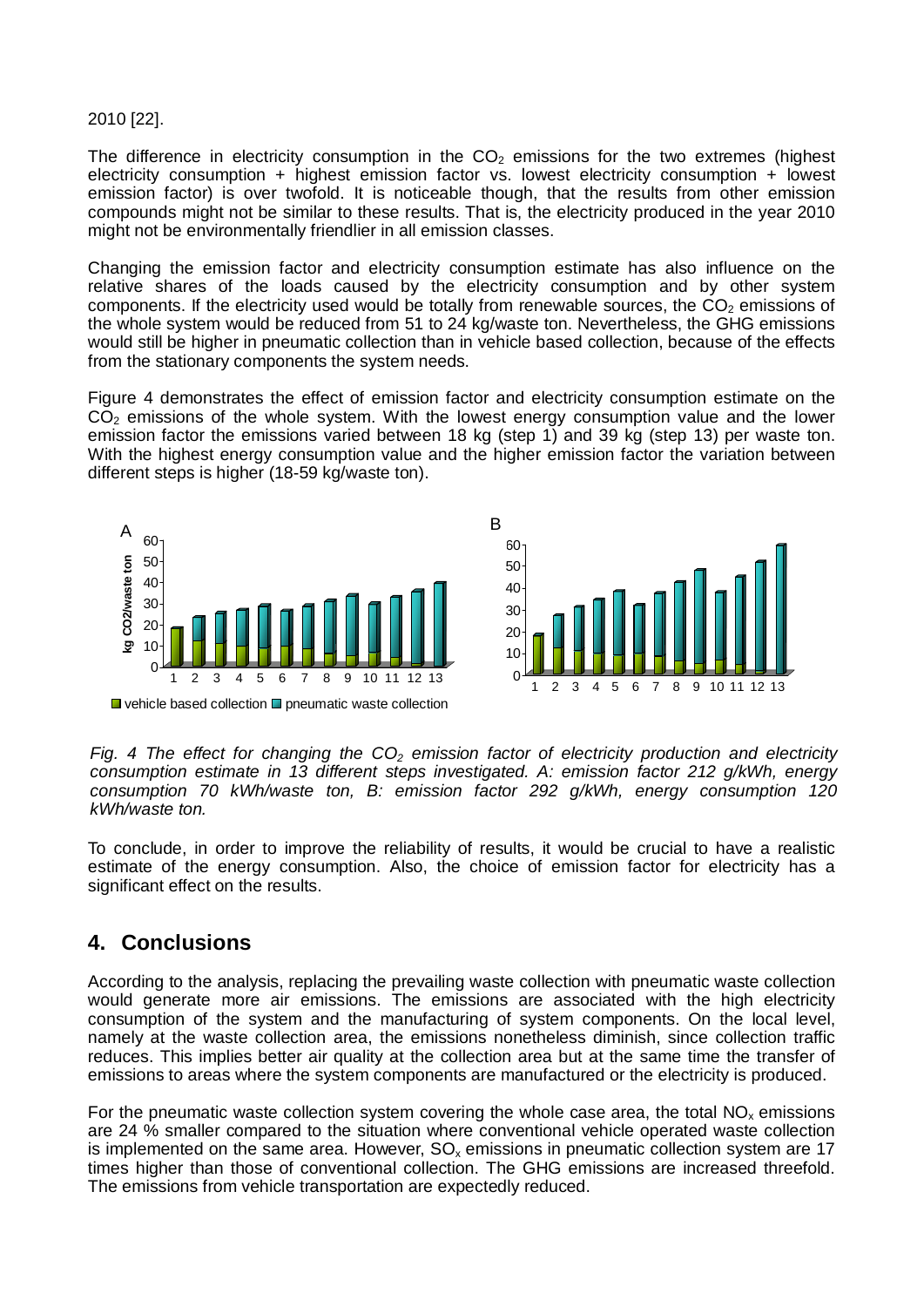The assumptions on the electricity consumption and the origin of energy have a significant effect on the results. If the electricity used in the pneumatic collection was assumed fully renewable, the GHG emissions due to electricity use would be eliminated. However, even in this extreme case the total GHG emissions of the pneumatic collection system would be larger than those of conventional collection system due to emissions associated with the manufacturing of system component.

There are, however, other aspects that favour the installation of pneumatic systems in already built residential areas. These factors include the positive effects arising from reduced vehicle transportation, such as less congestion and noise, the general improvement in hygienic conditions, reduction in contamination, odour, and pests, and possible positive effects on both residential and occupational safety. An interesting question is, how the system affects residents' eagerness to recycle would develop, as the user comfort of waste collection improves as a result of the aforementioned reasons, but at the same time the average distance to the nearest waste collection point increases. Additionally, a question to ponder is, whether there is any effect on waste reduction, if the system can be equipped with technology that measures the generated waste volumes on the household level. However, these effects remained outside of the scope of the quantitative evaluation, mainly due to lacking data or the difficulty of measuring such effects.

At the same time, it should be kept in mind, that also other solutions can improve waste collection in dense urban areas. Multi-chamber trucks have been suggested to reduce the need for vehicle transportation in collection areas, the use of alternative fuels (natural gas, biodiesel, biogas) may decrease emission loads, and twin-engined vehicles are devised to diminish the noise effects caused from vehicle collection. Also the installation of deep collection containers reduces the need for collection traffic. Progress in the pneumatic system can also be expected.

# **Acknowledgements**

The authors wish to thank Eveliina Kuvaja from the University of Helsinki for the experimental work and calculations considering the current vehicle operated waste collection in the case area, Kari Mäkelä from VTT for modelling the collection transportation, as well as Sirje Vares from VTT for the LCA study of the concrete buildings associated with the pneumatic waste collection.

This study is a part of SUSWASTE, a cooperative project by VTT and University of Helsinki. The project was funded by Tekes, BMH Technology Oy, Ecosir Group, Ekokem Oy Ab, Helsinki City, HSY, Kuusakoski Oy, Lassila&Tikanoja Oyj, YIT Oyj and Tana Oy.

# **References**

- [1] KOGLER T. "*Waste Collection, A report with support from ISWA Working Group on Collection and Transportation Technology*", 2007, pp.124.
- [2] KASUI OY/KAILA J. *"Jätkäsaaren ja Saukonpaaden alueen jätehuoltosuunnitelman tarkistaminen",* Helsinki City, Centre for economy and planning (in Finnish), 2007, pp. 24.
- [3] ENVAC AB. *"FAQ: The Stationary vacuum system. Edition 1",* http://www.envacgroup.com/web/FAQ\_Stationary\_vacuum\_systems.aspx. September 2009, Last accessed June 29, 2010, pp. 22.
- [4] SFS-EN ISO 14040. *"Environmental management. Life cycle assessment. Principles and framework",* approved by CEN on 19 June 2006, pp. 20.
- [5] PUNKKINEN H., TEERIOJA N., MERTA E., MOLIIS K. and KUVAJA E. *"Sustainability of the pneumatic waste collection system in a dense urban area",* Submitted to 13<sup>th</sup> International Waste Management and Landfill Symposium 3-7 October 2011.
- [6] SOLOMON S., QIN D., MANNING M., CHEN Z., MARQUIS M., AVERYT K.B., TIGNOR M. and MILLER H.L. (ed.) *"Contribution of Working Group I to the Fourth Assessment Report of the Intergovernmental Panel on Climate Change",* Cambridge University Press, Cambridge, United Kingdom and New York, NY, USA, 2007, pp. 996.
- [7] HELSINKI REGION ENVIRONMENTAL SERVICES AUTHORITY. Personal communications,